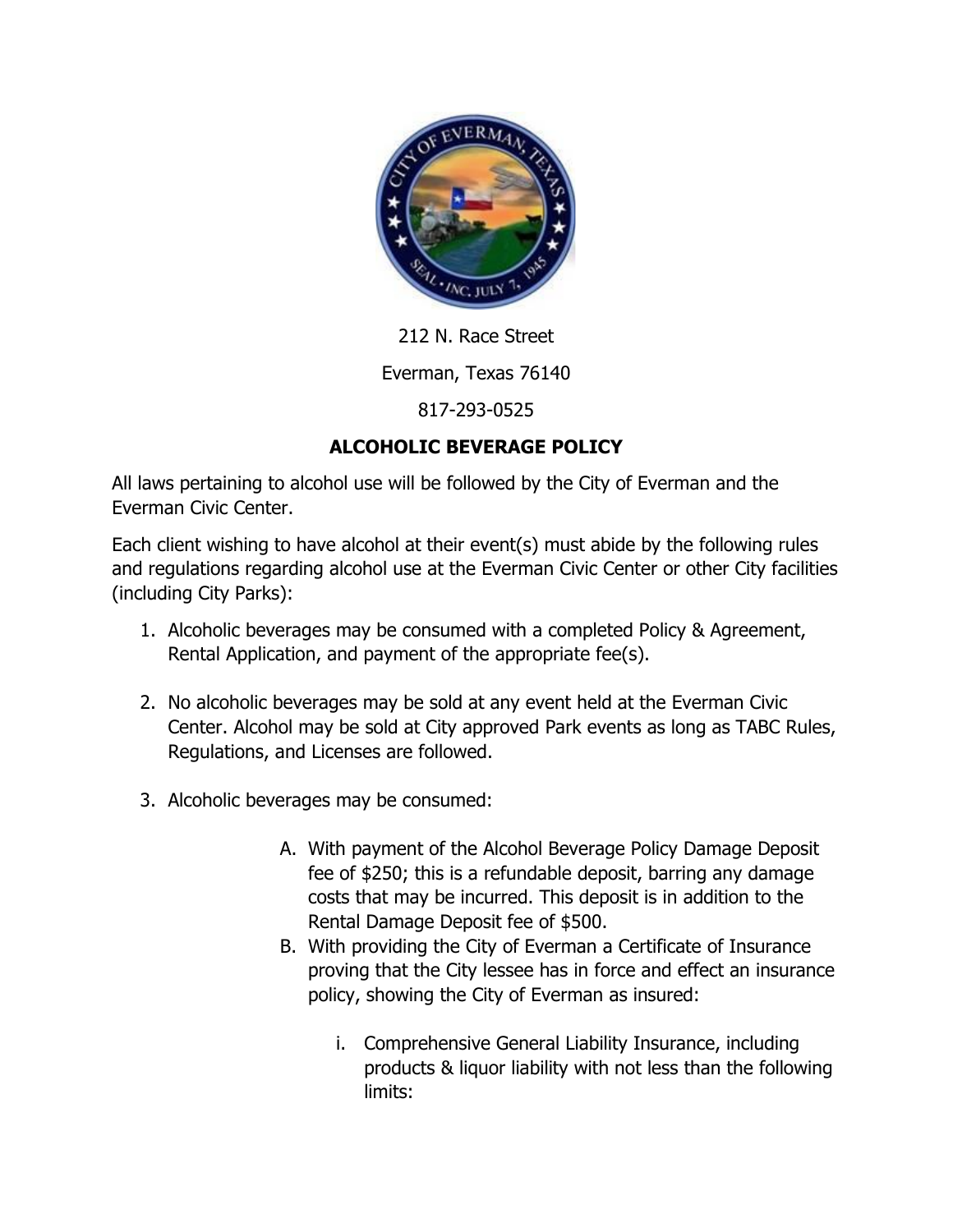- a. \$2,000,000 General Aggregate
- b. \$1,000,000 Limit per Occurrence
- 4. Alcoholic beverages may be consumed when the appropriate number, as determined by the Everman Police Department, of off-duty police officers are hired for security purposes. Officers will be on-site during the hours in which alcohol will be consumed at the event. The cost per officer will be determined by the current off-duty pay rate and the client will pay the officer at the beginning of their shift.
- 5. It is illegal to serve alcohol to any person under the age of twenty-one (21).
- 6. Proof of age will be required for anyone at the discretion of police officers, the event host, and/or TABC licensed bartenders if acquired. Proper identification will be a State or Federal issued Government agency ID and must include date of birth and photograph. No other documents will be accepted.
- 7. Beverage servers and any police officer have the right to refuse service/sale to anyone who appears to be intoxicated or under the age of 21.
- 8. Non-alcoholic beverages (sodas, juices, water, etc.) shall be made available for the duration of any event where alcoholic beverages are available.
- 9. Alcoholic beverage service will be stopped one (1) hour prior to the end of the event.
- 10.No alcoholic beverages may be taken outside of the Civic Center if the event is confined to the Center. Unopened containers may be transported to vehicles for removal from the event.
- 11.It is illegal to serve alcoholic beverages to an intoxicated person.
- 12.It is illegal to be intoxicated in public.
- 13.It is illegal to drive/operate a motor vehicle under the influence of alcohol.

## **Indemnification:**

**The client agrees to defend, indemnify, and hold harmless the City of Everman and the Everman Economic Development Corporation and it's employees, agents, officials, and officers from and against and all**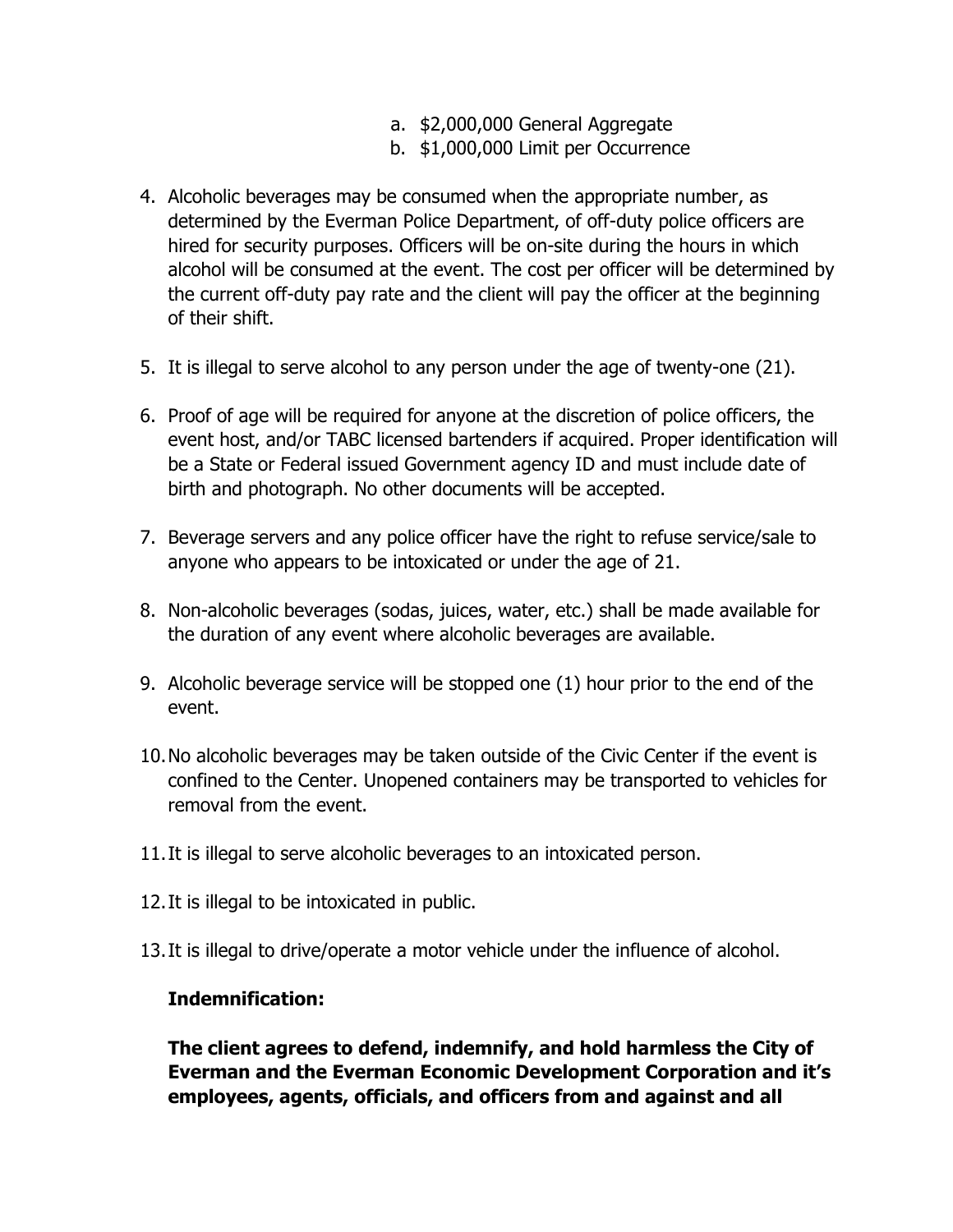**claims, demands, causes of action, or liabilities incurred by the City of Everman and the Everman Economic Development Corporation or it's employees, arising from CLIENT's acts or omissions under this Agreement or any act or omission of CLIENT's vendors, employees, contractors, or persons attending the meeting or event with the express or implied permission or invitation of CLIENT.**

**The City of Everman & the Everman Economic Development Corporation will not be held responsible for any losses, damages, or injuries. This refers to any loss, damage, or injury to persons or possessions that may occur at any function held on City properties, from any cause, whatsoever, prior to, during, or subsequent to the period covered by the contract. The Client will be responsible for the control and supervision of the people in attendance during the use of the facility or any City owned properties (Parks, Pavilions, etc.) to ensure no harm is done to persons or property.**

Client agrees to abide by this Agreement and acknowledges having received a copy thereof. Client will be held financially responsible for any damage to the facility, Parks, or Pavilions, or equipment, which occurs through the Client's meeting or event at the Facility, Park location(s), Pavilion(s), etc.

**By signing below, the Client acknowledges that he/she has read and agreed to all above terms and conditions.**

|                       | Date: |
|-----------------------|-------|
| Annlicant's Cianaturo |       |

**Applicant's Signature**

**\_\_\_\_\_\_\_\_\_\_\_\_\_\_\_\_\_\_\_\_\_\_\_ Date: \_\_\_\_\_\_\_\_\_\_\_\_**

**Approved by City Staff**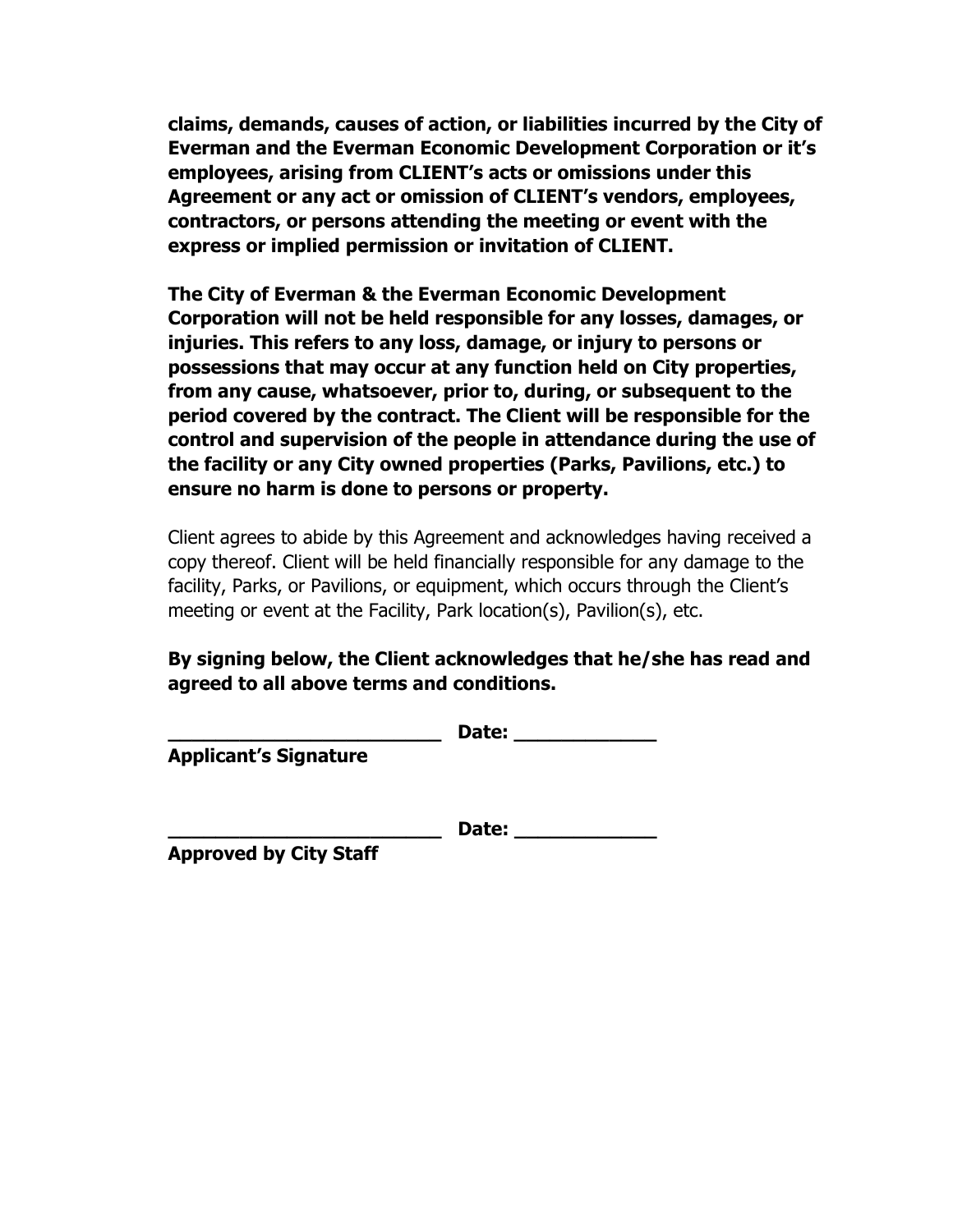

**212 N. Race Street Everman, Texas 76140 817-293-0525**

## **ALCOHOL BEVERAGE AGREEMENT APPLICATION**

| Name of Individual or Organization completing Application:   |  |  |  |  |  |  |  |
|--------------------------------------------------------------|--|--|--|--|--|--|--|
|                                                              |  |  |  |  |  |  |  |
| Total # of Attendees expected: _______________               |  |  |  |  |  |  |  |
| Time Alcohol will be consumed: ______________ to ___________ |  |  |  |  |  |  |  |
|                                                              |  |  |  |  |  |  |  |
|                                                              |  |  |  |  |  |  |  |
|                                                              |  |  |  |  |  |  |  |
|                                                              |  |  |  |  |  |  |  |
|                                                              |  |  |  |  |  |  |  |